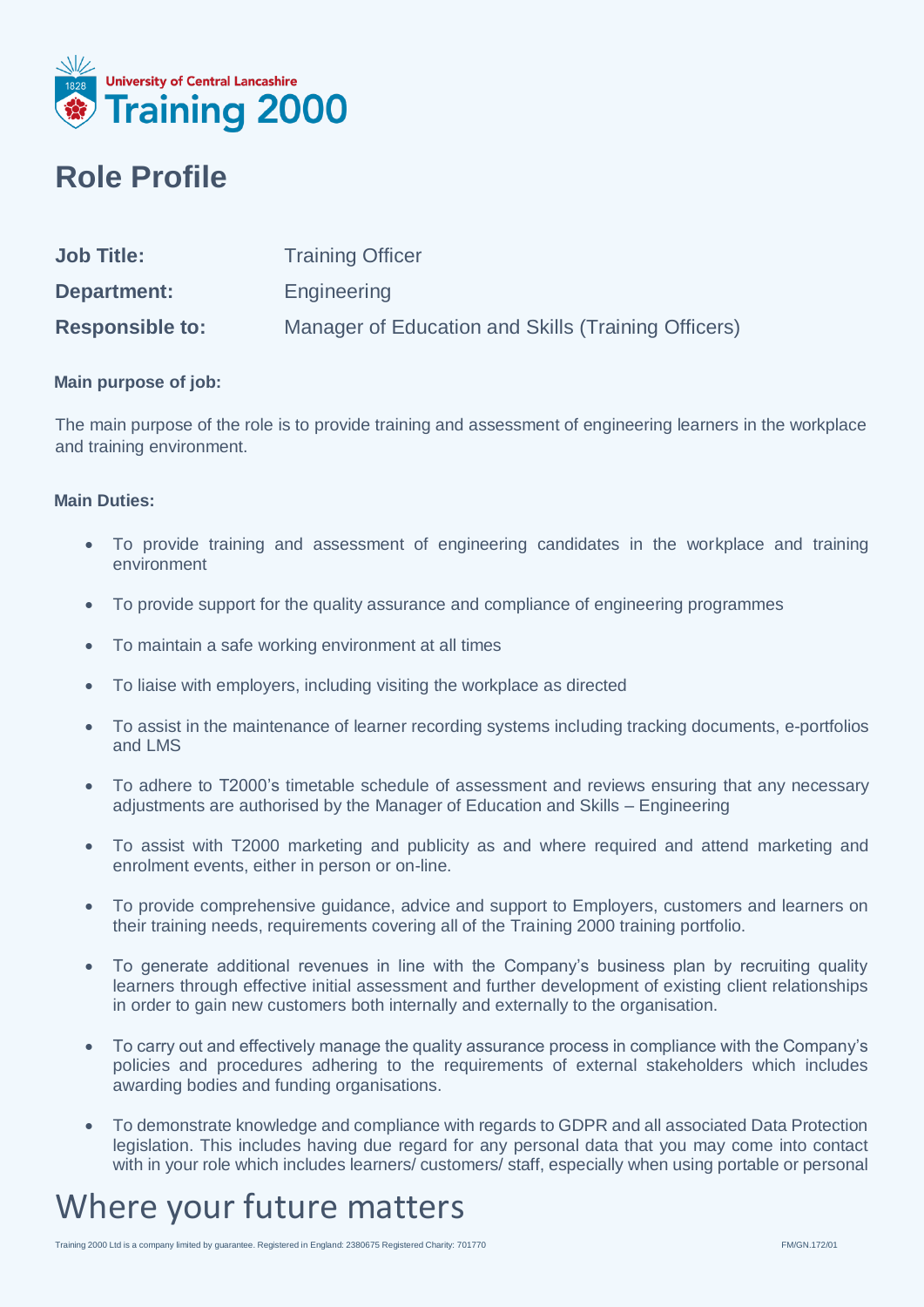

devices (laptops and mobile phones) or when working remotely, in order to keep data secure and confidential.

- To keep up to date with all GDPR and data protection policies and legislation and understand and report any data security breaches promptly to the appropriate persons
- To ensure that all relevant Health and Safety legislative requirements are in place, monitored and regularly reviewed to include up to date risk assessments/COSHH records
- To undertake any other duties comparable with the role as requested by a member of the leadership team.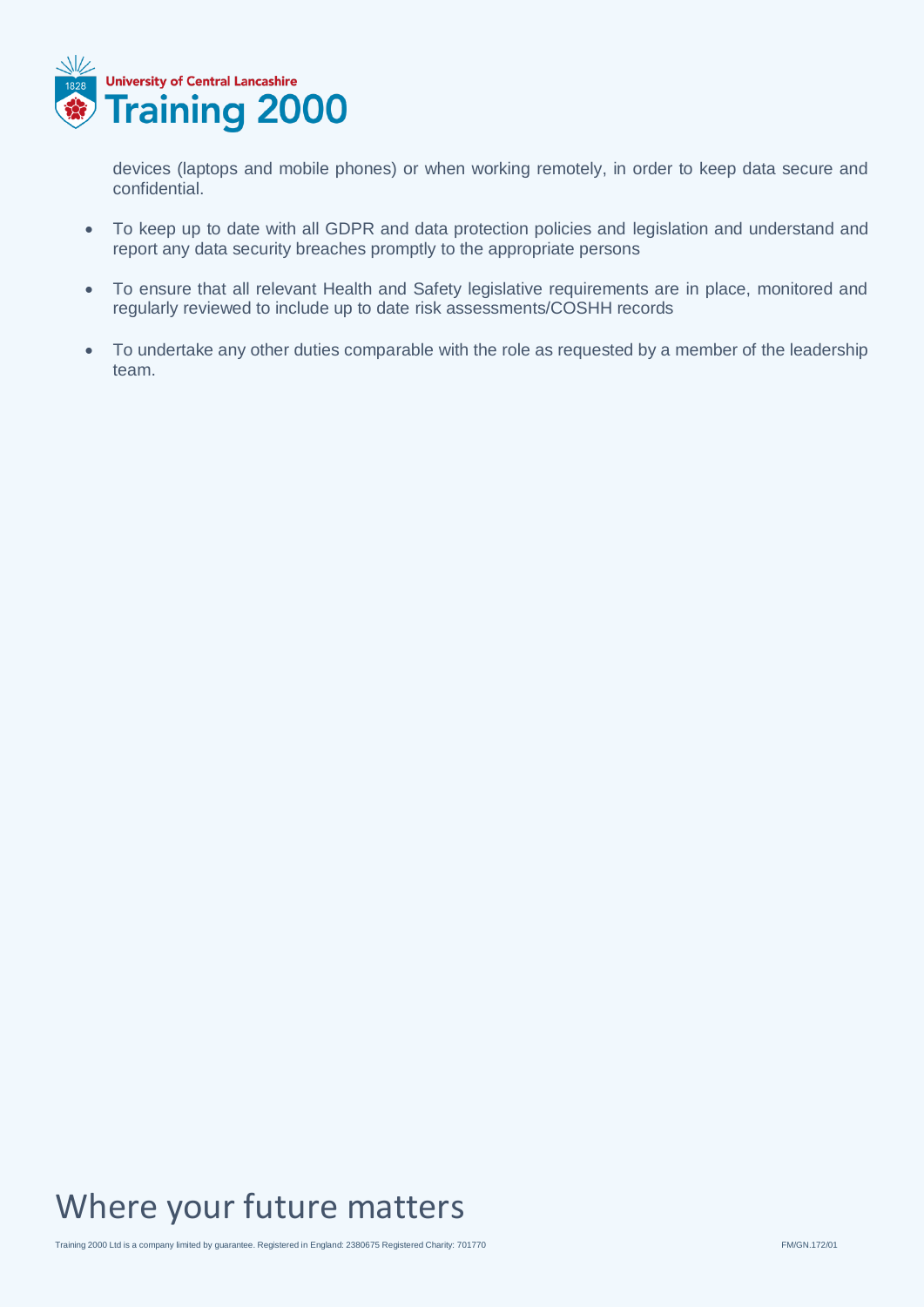

## **Person Specification**

| <b>Job Title:</b>      | <b>Training Officer</b>                             |
|------------------------|-----------------------------------------------------|
| Department:            | Engineering                                         |
| <b>Responsible to:</b> | Manager of Education and Skills (Training Officers) |

| <b>Criteria</b>                    | <b>Essential requirements</b>                                                                                                                                                                                                                                                                                                                                                                                                                                                                                                                                                                                                                                                                                                                                                                                                                                                                                                                    | <b>Desirable requirements</b>                                                                                                                                                                                                                                                                                           |
|------------------------------------|--------------------------------------------------------------------------------------------------------------------------------------------------------------------------------------------------------------------------------------------------------------------------------------------------------------------------------------------------------------------------------------------------------------------------------------------------------------------------------------------------------------------------------------------------------------------------------------------------------------------------------------------------------------------------------------------------------------------------------------------------------------------------------------------------------------------------------------------------------------------------------------------------------------------------------------------------|-------------------------------------------------------------------------------------------------------------------------------------------------------------------------------------------------------------------------------------------------------------------------------------------------------------------------|
| Knowledge &<br>Qualifications      | Accredited qualification minimum<br>$\bullet$<br>Level 2 in Literacy, Numeracy and<br><b>ICT</b><br>Level 3 qualification in Engineering<br>$\bullet$<br>Minimum of IOSH - Working Safely.<br>$\bullet$<br>Knowledge of theory and practical<br>$\bullet$<br>skills in engineering equipment,<br>machinery and materials<br>Understanding of the skills required<br>$\bullet$<br>to support our students in preparing<br>for apprenticeships and university<br>Appreciation of relevant vocational<br>sectors.<br>Appreciation of Company<br>Safeguarding, Health and Safety<br>policies and procedures and their<br>application.<br>An understanding of the Company's<br>performance and risk management<br>policies and procedures and<br>associated employment legislation.<br>Appreciation of Health & Safety<br>legislation.<br>Appreciation of Equality & Diversity.<br>Commitment to continuous<br>$\bullet$<br>professional development. | Possession of a professional<br>$\bullet$<br>qualification in accordance with<br>occupational position held (e.g. an<br>assessor/internal verifiers' award<br>and vocational qualification -<br>minimum level 3).<br><b>First Aid Qualification</b><br>$\bullet$<br>Working with young people in a<br>training capacity |
| Skills &<br>Relevant<br>Experience | Demonstrates highly effective<br>$\bullet$<br>planning and organisation of own<br>workload.<br>Demonstrates strong communication<br>$\bullet$<br>skills at all levels when interacting<br>with internal and external customers.<br>Demonstrates an inspired approach<br>to coaching and mentoring to ensure<br>learner success in line with Company<br>targets.                                                                                                                                                                                                                                                                                                                                                                                                                                                                                                                                                                                  | Prior experience of working within<br>$\bullet$<br>Education                                                                                                                                                                                                                                                            |